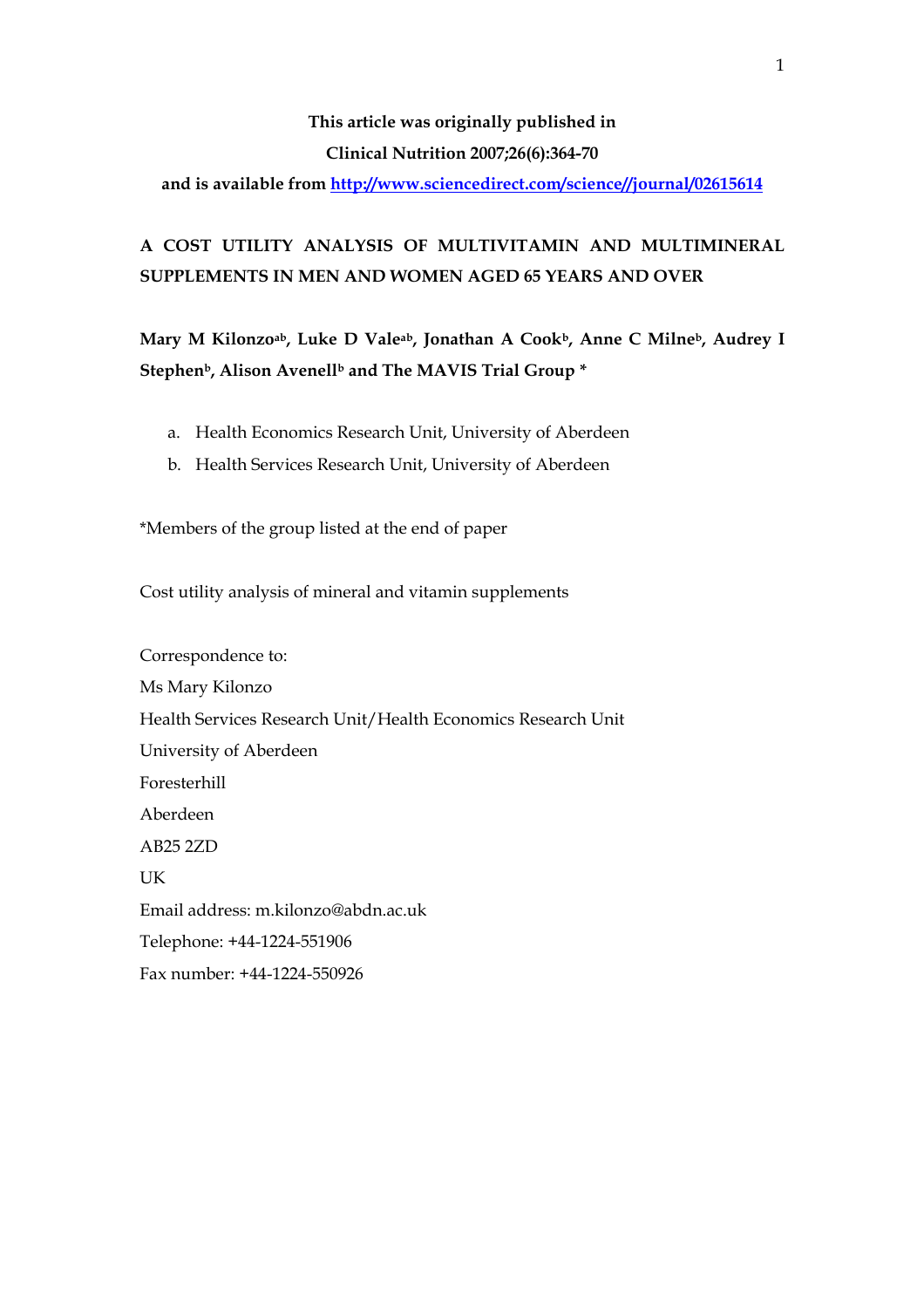### **Abstract**

## *Background and Aims*

As people age there is a progressive dysregulation of the immune system that may lead to an increased risk of infections, which may precipitate hospital admission in people with chronic heart or respiratory diseases. Mineral and vitamin supplementation in older people could therefore influence infections in older people. However, the evidence from the available randomised controlled trials is mixed. The aim of the study was to assess the relative efficiency of multivitamin and multimineral supplementation compared with no supplementation.

#### *Methods*

Cost-utility analysis alongside a randomised controlled trial. Participants aged 65 years or over from six general practices in Grampian, Scotland were studied. They were randomised to one tablet daily of either a multivitamin and multimineral supplement or matching placebo. Exclusion criteria were: use of mineral, vitamin or fish oil supplements in the previous three months (one month for water soluble vitamins), vitamin  $B_{12}$  injection in the last three months.

## *Results*

Nine hundred and ten participants were recruited (454 placebo and 456 supplementation). Use of health service resources and costs were similar between the two groups. The supplementation arm was more costly although this was not statistically significant (£15 per person, 95% CI -3.75 to 34.95). After adjusting for minimisation and baseline EQ-5D scores supplementation was associated with fewer QALYs per person (–0.018, 95% CI -0.04 to 0.002). It was highly unlikely that supplementation would be considered cost-effective.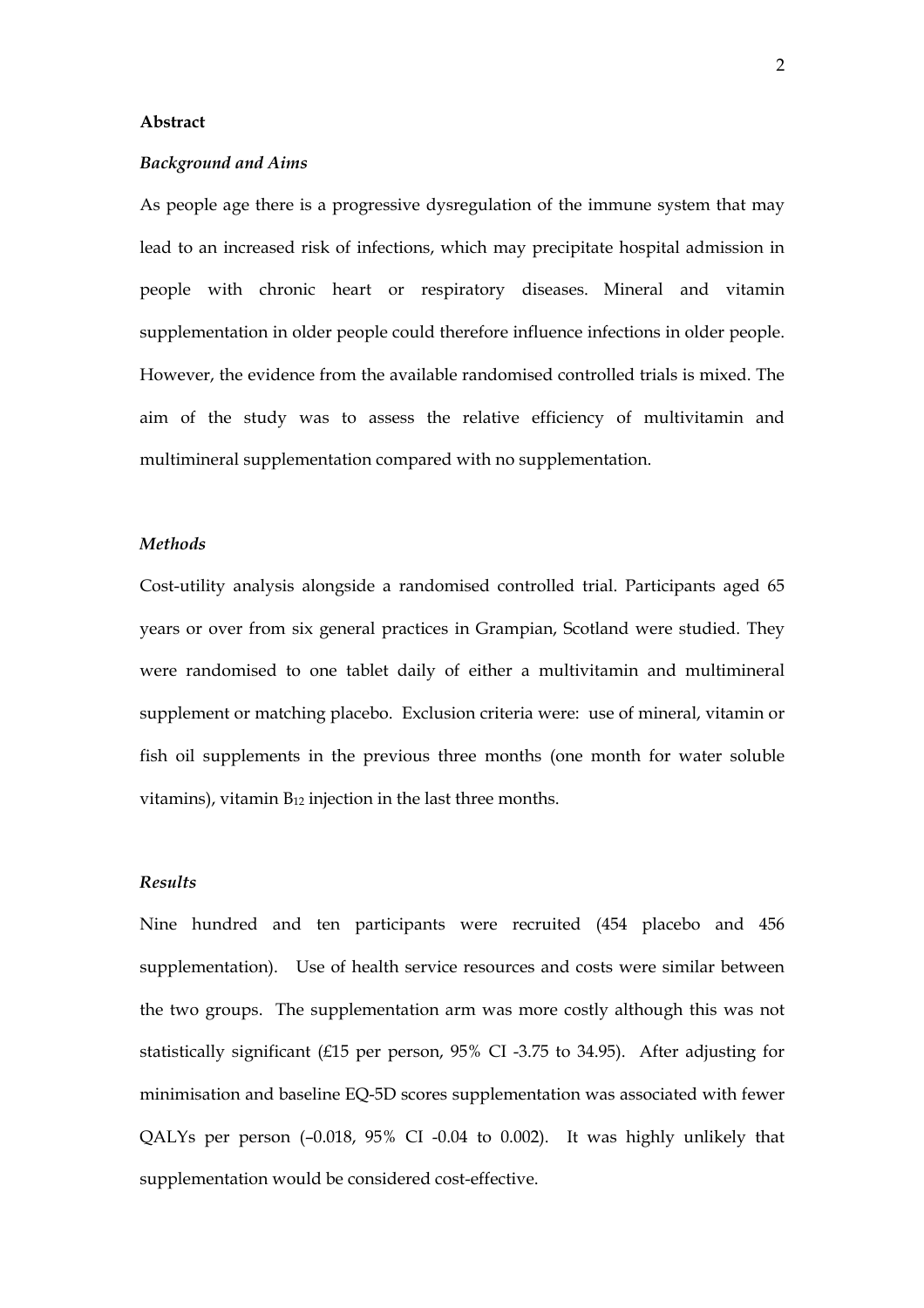## *Conclusions*

The evidence from this study suggests that it is highly unlikely that supplementation could be considered cost-effective.

## **Keywords**

Cost effectiveness; Nutrition; Quality of life; Randomised controlled trial; Oral nutritional supplementation; Vitamins and Minerals.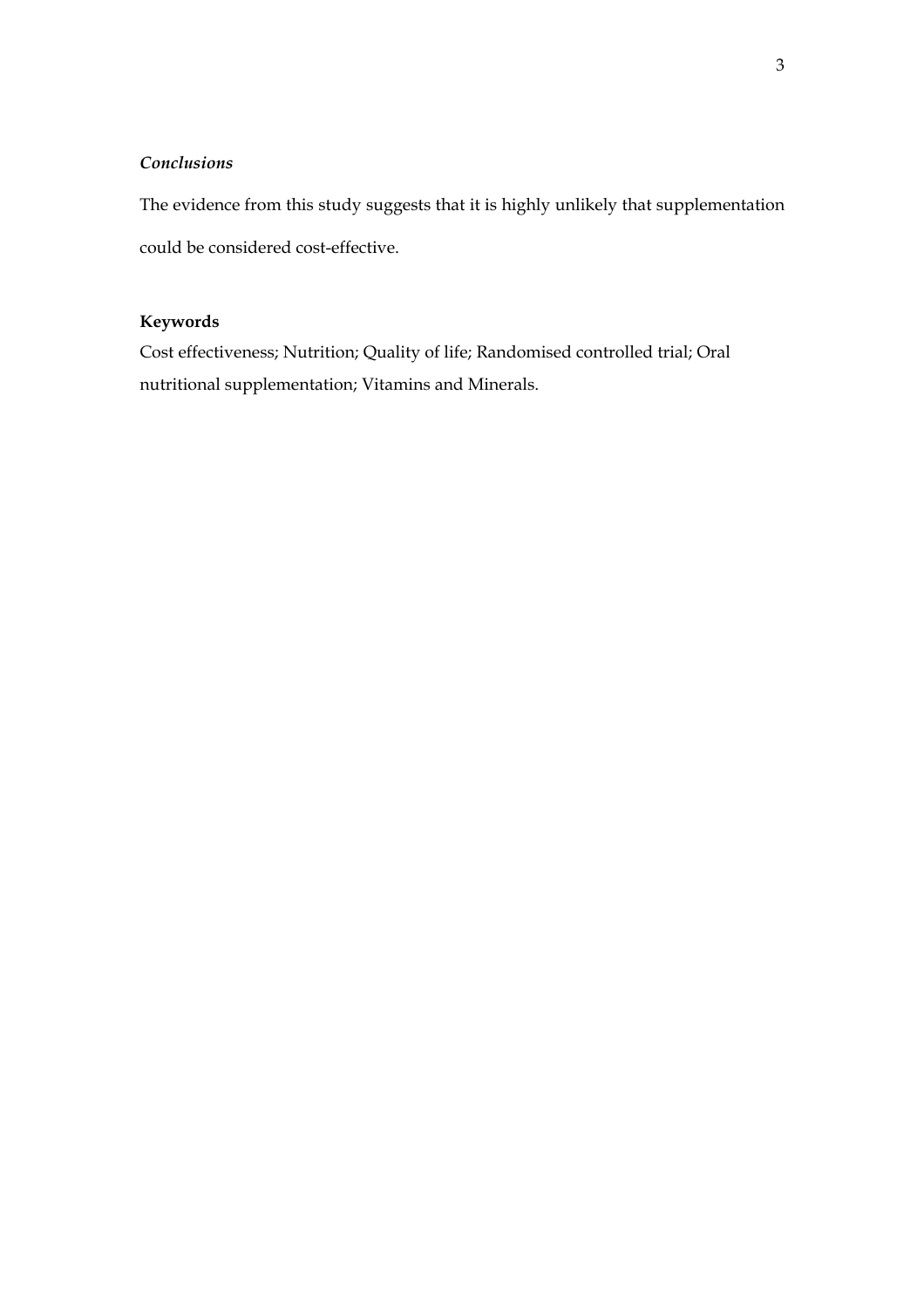#### **Introduction**

As people age there is a progressive dysregulation of the immune system.1 This decline in immunity may lead to an increased risk of infections, which may precipitate hospital admission in people with chronic heart or respiratory diseases.2 A further consequence may be the depletion of nutritional reserves, which may also be sub-optimal for the prevention of future infections.3 Mineral and vitamin supplementation in older people could therefore influence infections in older people. However, the evidence from the available randomised controlled trials (RCTs) is mixed.4-8 These trials were generally of small size and none included an economic evaluation.

We undertook a large randomised placebo controlled trial of multivitamin and multimineral supplementation in doses commonly provided in over-the-counter preparations amongst people aged 65 years and older, examining the effects on morbidity from infections.9 Part of this study involved the prospective collection of participant-specific resource use and health-related benefits for the twelve-month period following randomisation. This paper reports a cost-utility analysis undertaken from the perspective of the UK National Health Service (NHS) of supplementation versus no supplementation.

#### **Methods**

## *Design*

Details of the design of the RCT are available elsewhere.9 In brief this was a pragmatic randomised double-blind, placebo-controlled trial. Nine hundred and ten participants were recruited from six general practices in Grampian, Scotland,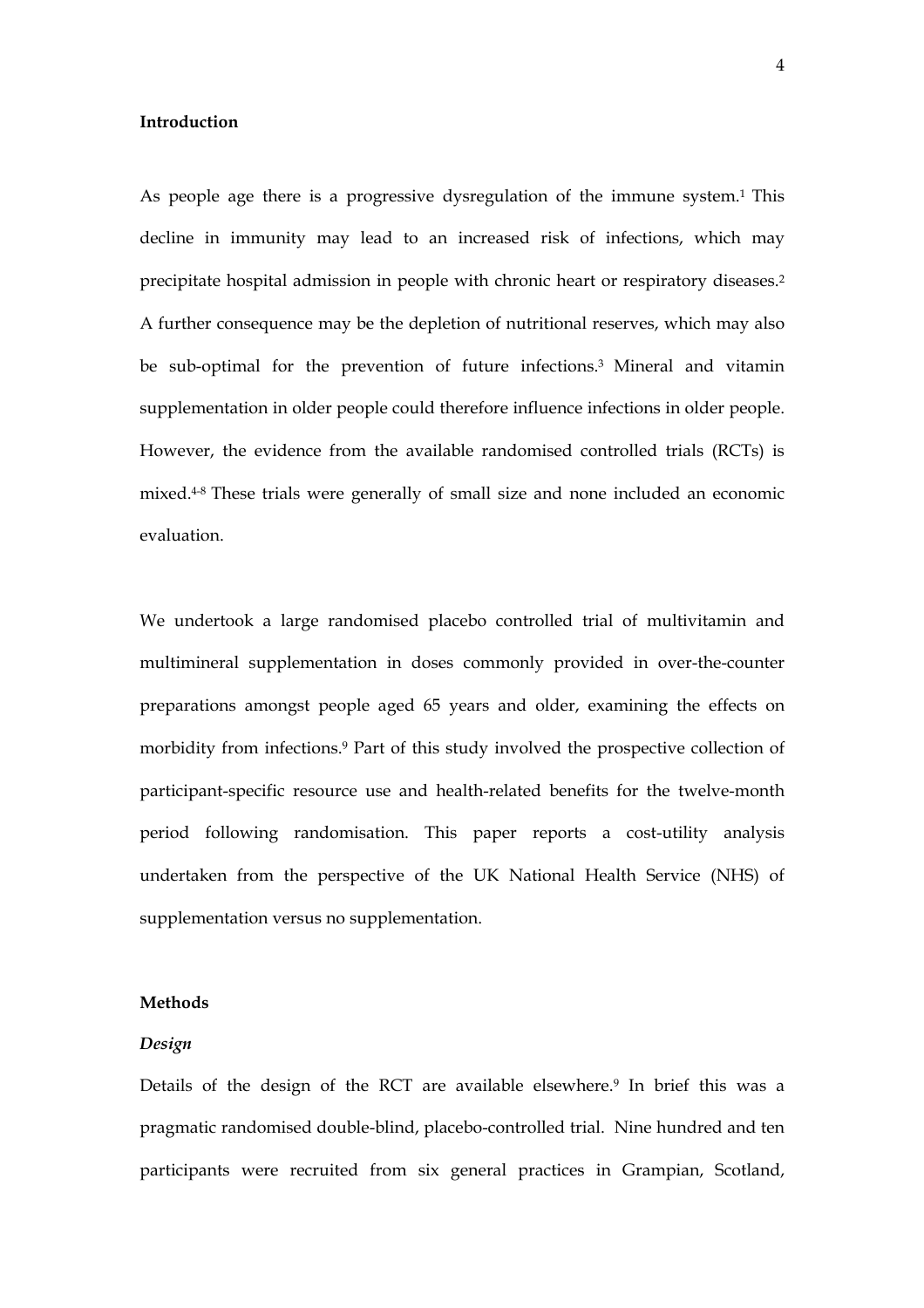between February and December 2002 and randomised to either placebo (n = 454) or a multivitamin and multimineral supplement ( $n = 456$ ) and were followed up for 12 months. Of these 32 withdrew from the study (18 placebo and 14 supplement). Furthermore, 77 stopped taking the tablets but did not withdraw from the trial (39 placebo, 38 supplement).

A detailed description of the clinical outcomes are reported elsewhere.9 All people aged 65 years and over were eligible unless their general practitioners (GPs) considered them too unwell to participate. Participants were excluded if they had used oral mineral, vitamin or fish oil supplements in the previous three months (one month in the case of water soluble vitamins only), or vitamin  $B_{12}$  injection in the last three months. Written informed consent was collected from participants and the Grampian Research Ethics Committee gave approval for the study. Participants were randomised to one tablet daily of either a commercially available multivitamin and multimineral supplement (800mcg vitamin A, 60mg vitamin C, 5mcg vitamin D, 10mg vitamin E, 1.4mg thiamin, 1.6mg riboflavin, 18mg niacin, 6mg pantothenic acid, 2mg pyridoxine, 1mcg vitamin  $B_{12}$ , 200mcg folic acid, 14mg iron, 150mcg iodine, 0.75mg copper, 15mg zinc, 1mg manganese) or matching placebo.

### *Measurement of costs*

#### *Estimation of NHS resource use*

In over 94% of cases the use of health services resources in primary care was collected principally from a review of primary care notes by a member of the trial team (AM or AS) using a data abstraction form linked to a Microsoft Access databaseTM. These data were supplemented with participant information elicited from a patient diary when detailed information was provided (e.g. the participant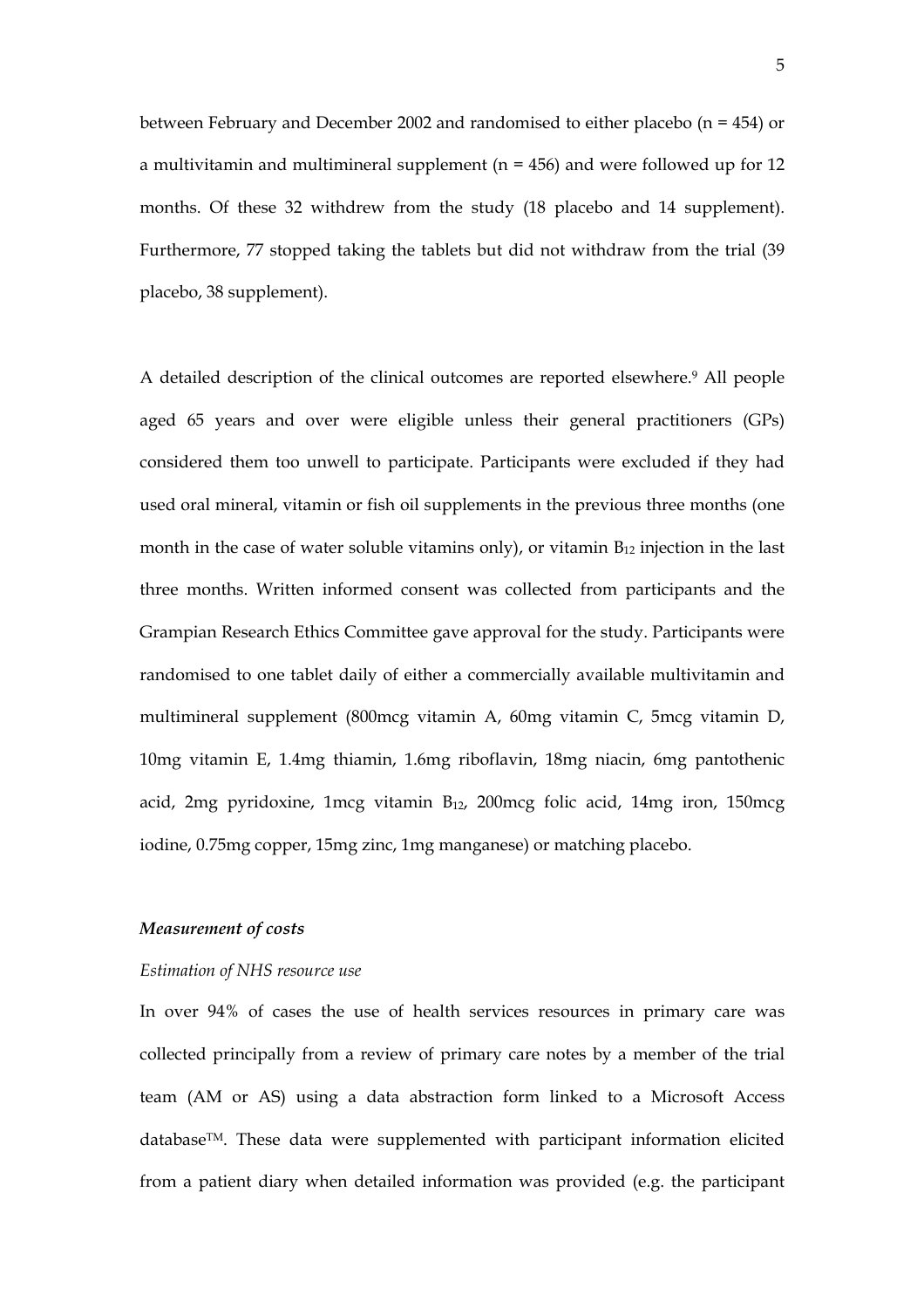gave exact details of an antibiotic prescription received from their GP not detailed in the primary care notes), and for the few cases where the health authority had removed the primary care notes of the participants who had died. The data collected from primary care records related to the number and type of antibiotic prescriptions in primary care (and total number of days that antibiotics were prescribed); number of primary care contacts; number of hospital admissions (in total and those related to infection); number of days in hospital with infection; total number and number of infection-related outpatient visits; adverse events reported by participants; compliance with trial medication (from monthly diary report in all participants and tablet count at six and twelve months in a random sample of 10% of participants). Hospital data were obtained from computerised patient administration systems, hospital and primary care notes.

All analyses of outcomes including the economic evaluation were conducted on an intention to treat basis. Table 1 describes the main elements of resource use in the trial.

### *Derivation of costs*

Average unit costs of each aspect of resource use were obtained from reliable and widely used published sources for inpatient and day case admissions, outpatient and primary care contacts and antibiotic use.10-13 The cost of the multivitamin and multimineral supplement was based on the purchase cost. Costs were derived using unit costs for 2003 UK  $E$  sterling. Data describing the resource utilisation of participants were combined with estimates of unit costs for each of the areas of management considered. This allowed estimation of total cost for each participant, as well as the average cost for each area of resource utilisation and average total cost.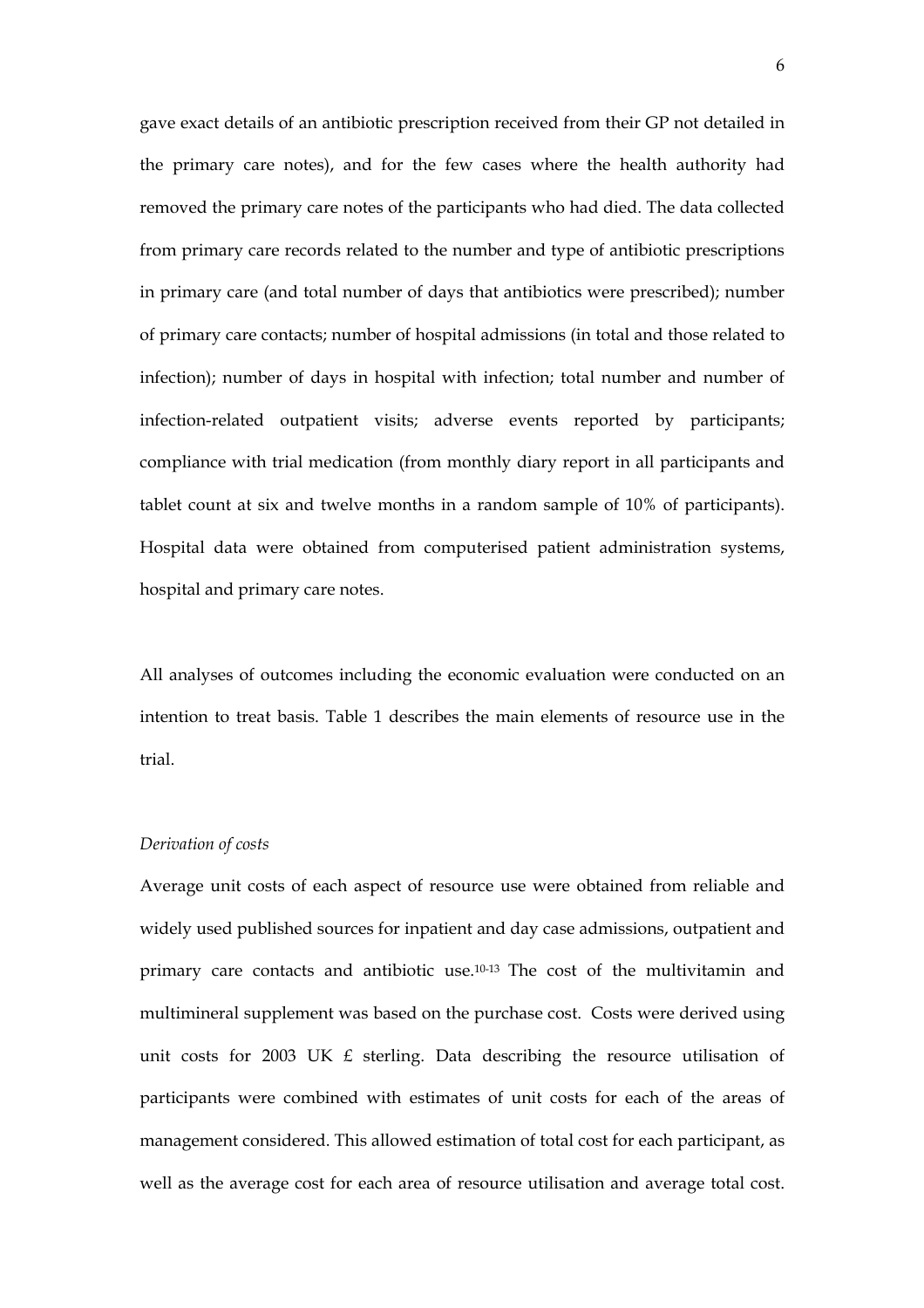As unit costs differ between, for example type and place of contact, the estimates of resource utilisation used for the estimation of cost were more disaggregated than those used in the analysis described above. The main unit costs used in the analysis are reported in Table 1.

Missing cost data were rare (about 0.5%) and assumed to be missing completely at random. The incremental (difference) in mean cost between groups was based on an analysis of covariance adjusting for the factors used in minimisation (i.e. treatment, gender, age 74-84y, age 85y and above, and residence type).

## *Derivation of Quality Adjusted Life Years (QALYs)*

The health outcomes of the economic evaluation were expressed in terms of quality adjusted life years (QALYs); other clinical endpoints are reported in the main trial report.9 QALYs have been used in order to reflect the effect of supplementation on an individual's health related quality of life. QALYs were estimated from the participant's responses to the EuroQol (EQ-5D) questionnaire collected at baseline, six and 12 months. The EQ-5D is a generic measure of health status that defines health in terms of five dimensions: mobility, self-care, usual activities, pain or discomfort, and anxiety or depression. Each of these dimensions has three levels: no, moderate or extreme problems. The combinations of these dimensions and levels provide 243 possible health states. The responses of participants were converted into utilities using a tariff scale derived from a sample of UK general public.14 The approach used to generate QALYs has been extensively validated and has recently been recommended for decision making by the National Institute for Health and Clinical Excellence (NICE) UK.15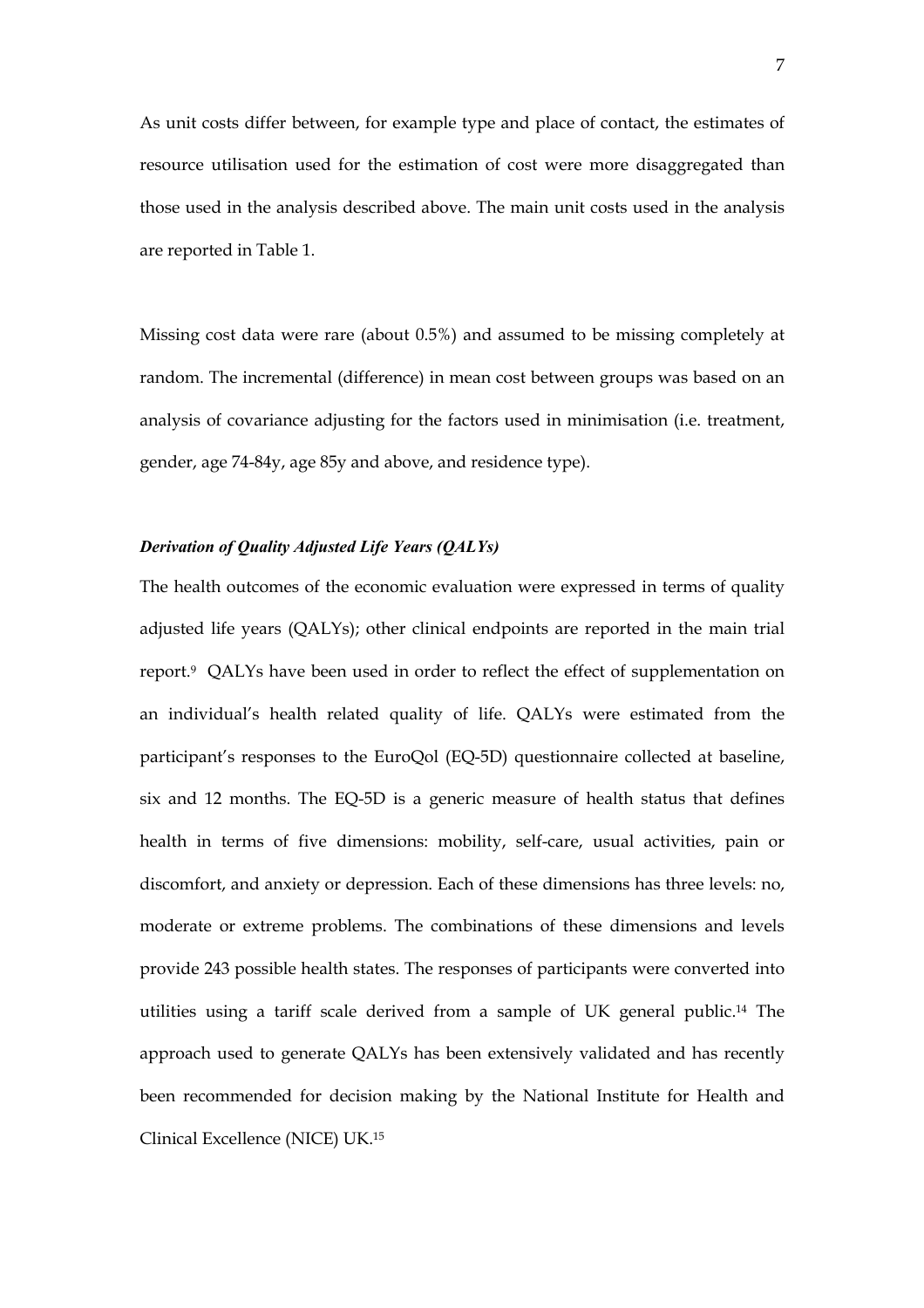As the number of missing QALY responses was less than 10%, missing data were assumed to be missing completely at random (that is non-responders do not differ systematically from responders). An alternative approach was also adopted that imputed the missing data using the mean responses of those that did provide a response. The incremental QALYs between groups were based on analysis of covariance, adjusting for the factors used in minimisation (i.e. treatment, gender, age 74-84, age 85 and above, and residence type), and EQ-5D baseline scores.

#### *Assessment of cost-effectiveness*

Data reported as mean costs for both cases and controls were derived for each item of resource use and then compared using unpaired t-tests. Using the estimates of incremental cost and QALYs, the incremental cost per QALY ratio (ICER) was estimated to assess the likelihood of the intervention being more cost effective. Decisions about the acceptability of a technology as an effective use of NHS resources are based primarily on the cost-effectiveness estimate of below an ICER of £20,000 per QALY.15 As the data were not normally distributed non-parametric bootstrapping was used to estimate credible limits around the difference in cost for each area of resource use, mean total cost, and mean QALYs.16 No discounting of costs and effects was performed, as the time horizon was only one year.

### *Sensitivity analysis*

Sensitivity analysis is necessary to assess the robustness of the qualitative conclusion and identify where areas where research needed to more precisely estimate the values of those variables to which the result is sensitive.17 The variables that were considered uncertain in this study related to the cost of the different services used.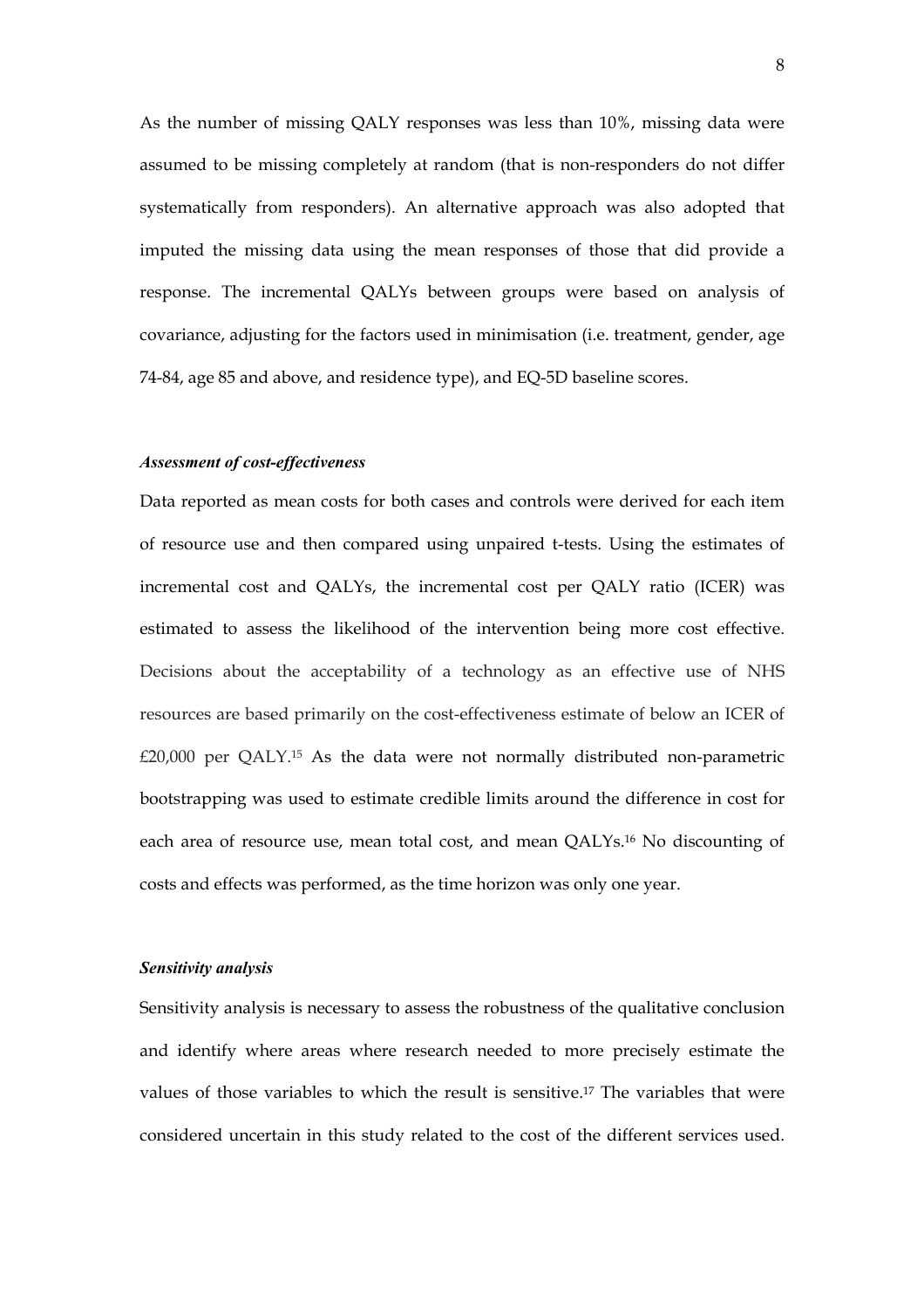Therefore one-way sensitivity analysis was conducted using plausible variations in the cost of inpatient and outpatient services.

## **Results**

## *Description of the participants (Table 2)*

The median age of intervention and placebo groups was 72 and 71 years respectively. Four percent of participants were aged 85 years or older, 3% lived in nursing homes. More than half took three or more different drugs daily, 30% had heart disorders, 19% had chest disorders and 29% were at risk of either iron, folate, vitamin C or vitamin D deficiency.

The supplemented group had 150 hospital admissions during the trial, of which 22 were for the treatment of infection. The figures for the placebo group were 125 and 23, respectively. The differences between groups were not statistically significant (P  $> 0.05$ ).<sup>9</sup>

#### *Costs*

The summary of the mean cost per patient of the two interventions is presented in Table 3. This table summarises both resource use and costs and shows that the main determinant of incremental cost was the cost of the supplements. The mean total cost per patient in the multivitamin and multimineral supplement arm was £90 (standard deviation (SD) £155, median £38) and of the placebo arm £75 (SD £142, median £21). The difference in mean cost was £15 (95% CI -£4 to £35).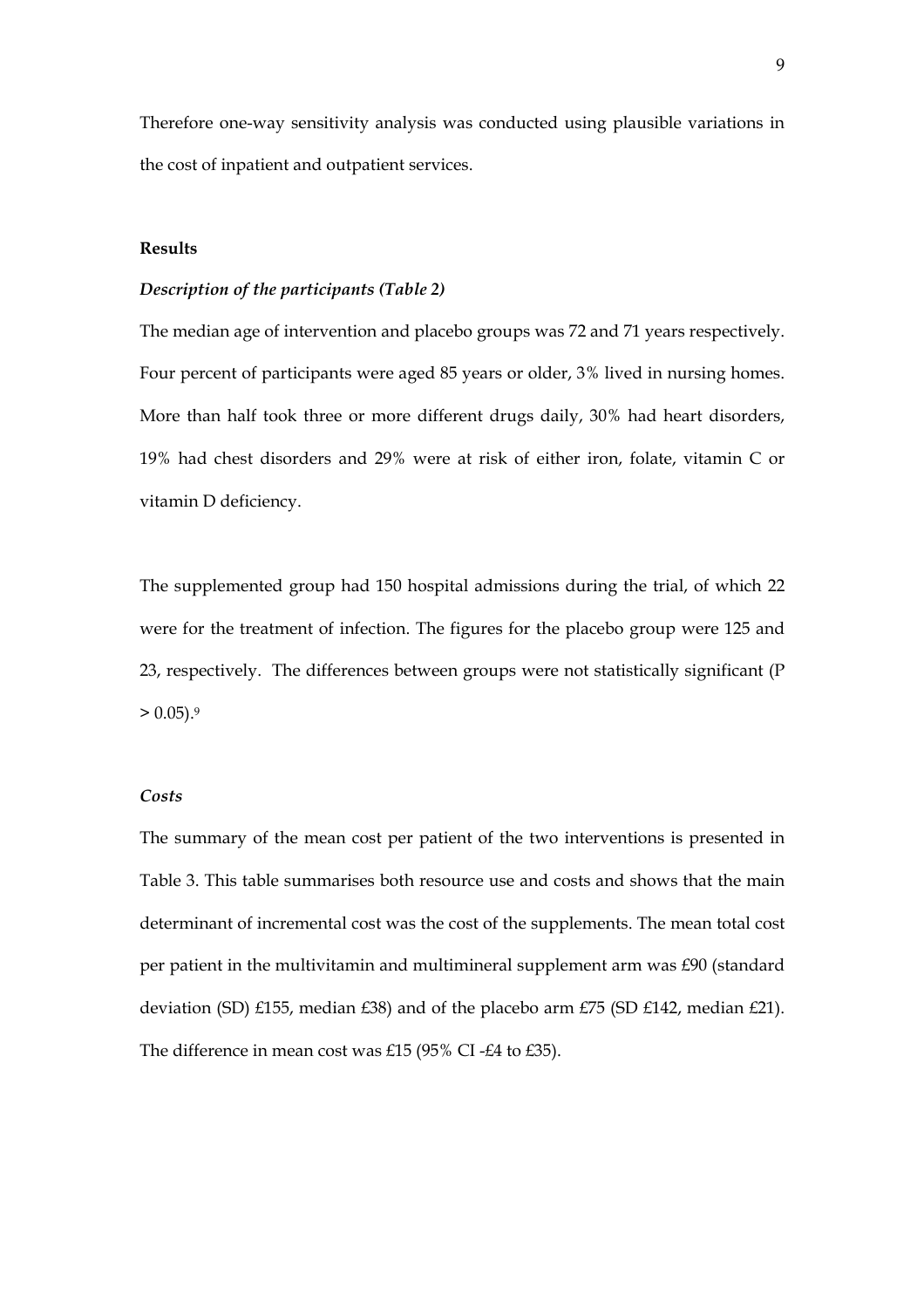### *Quality-adjusted life years*

Table 4 reports the EQ-5D scores for each arm of the trial at baseline, six and 12 months. Also reported are the differences between arms in EQ-5D score at six and twelve months. From these data it was estimated that the mean QALYs were 0.771 (SD 0.22, median 0.796) for the multivitamin and multimineral supplement arm and 0.789 (SD 0.20, median 0.796) for the placebo arm. The mean difference in QALYs after adjusting for minimisation and baseline EQ-5D scores was –0.018 (95% CI –0.04 to 0.002) i.e. the placebo arm was associated with more QALYs, although the difference was not statistically significant.

### *Estimation of cost-effectiveness*

In terms of mean incremental cost per QALY the placebo intervention was dominant (less costly and at least as effective). Furthermore, the results of the bootstrapping exercise indicated that it was highly unlikely (1% likelihood) that supplements could provide additional benefits at a price considered affordable by society.

## *Sensitivity analysis*

The total costs were derived in several ways: by imputing the missing costs, including all outpatient and in-patient costs. Sensitivity analyses were carried out for outpatient service costs included the costs of day cases and accident and emergency visits. The inpatient costs were also calculated based upon all hospital admissions and imputed speciality costs. These results were not sensitive to any of the changes around costs made in the sensitivity analyses performed.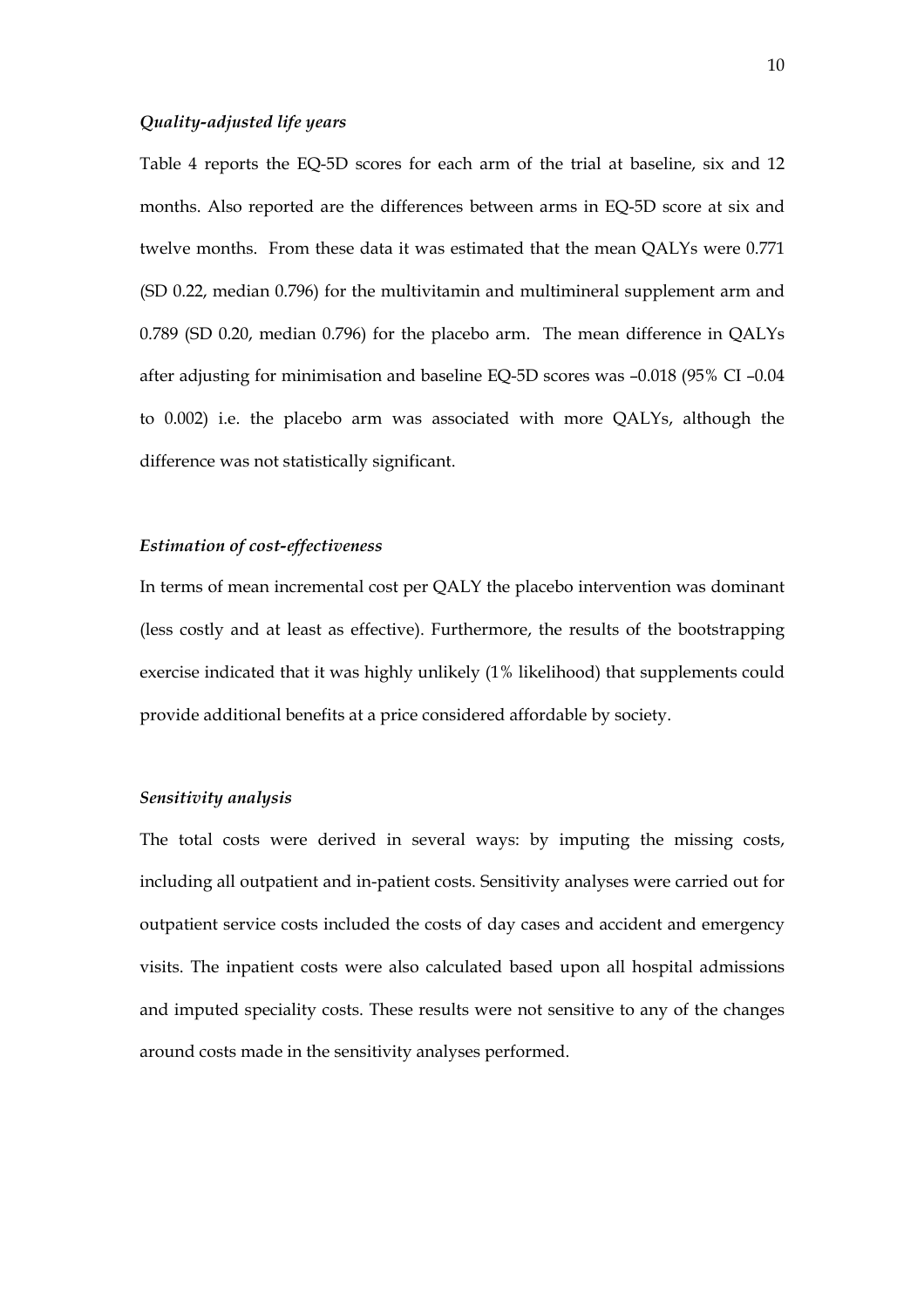#### **Discussion**

The use of a multivitamin and multimineral supplement, similar to many of the products available over the counter, is unlikely to be cost-effective in this population for the UK. This conclusion was not affected by any of the sensitivity analyses performed or the inclusion of a stochastic analysis of costs and QALYs. This latter approach has been advocated in situations where no difference in outcomes has been detected to quantify the likelihood that a more costly intervention could also be more effective.15 In our situation this likelihood was found to be very low (estimated at 1%). Interventions with a cost per QALY of £20,000 are generally recommended for use in the UK NHS. Multivitamin and multimineral supplementation is highly unlikely to meet this criterion.

The trial population is representative of the elderly population living in the community but included very few people aged 85 years or over or living in nursing homes, many of whom may be of higher risk of nutritional deficit.18 However, people already taking supplements were also excluded and these people have been shown to have healthier diets.17

The method used to elicit QALYs might have failed to capture some beneficial aspect of multivitamin and multimineral supplementation. However, there appeared to be no evidence of a difference when health was measured using the SF-12 nor in the number of infection days per person.<sup>9</sup> These results are in concordance with those from similar trials6,8 although some evidence of borderline effectiveness has been reported.19,20 There was also a high proportion of people with zero costs in each section as resource utilisation was quite low.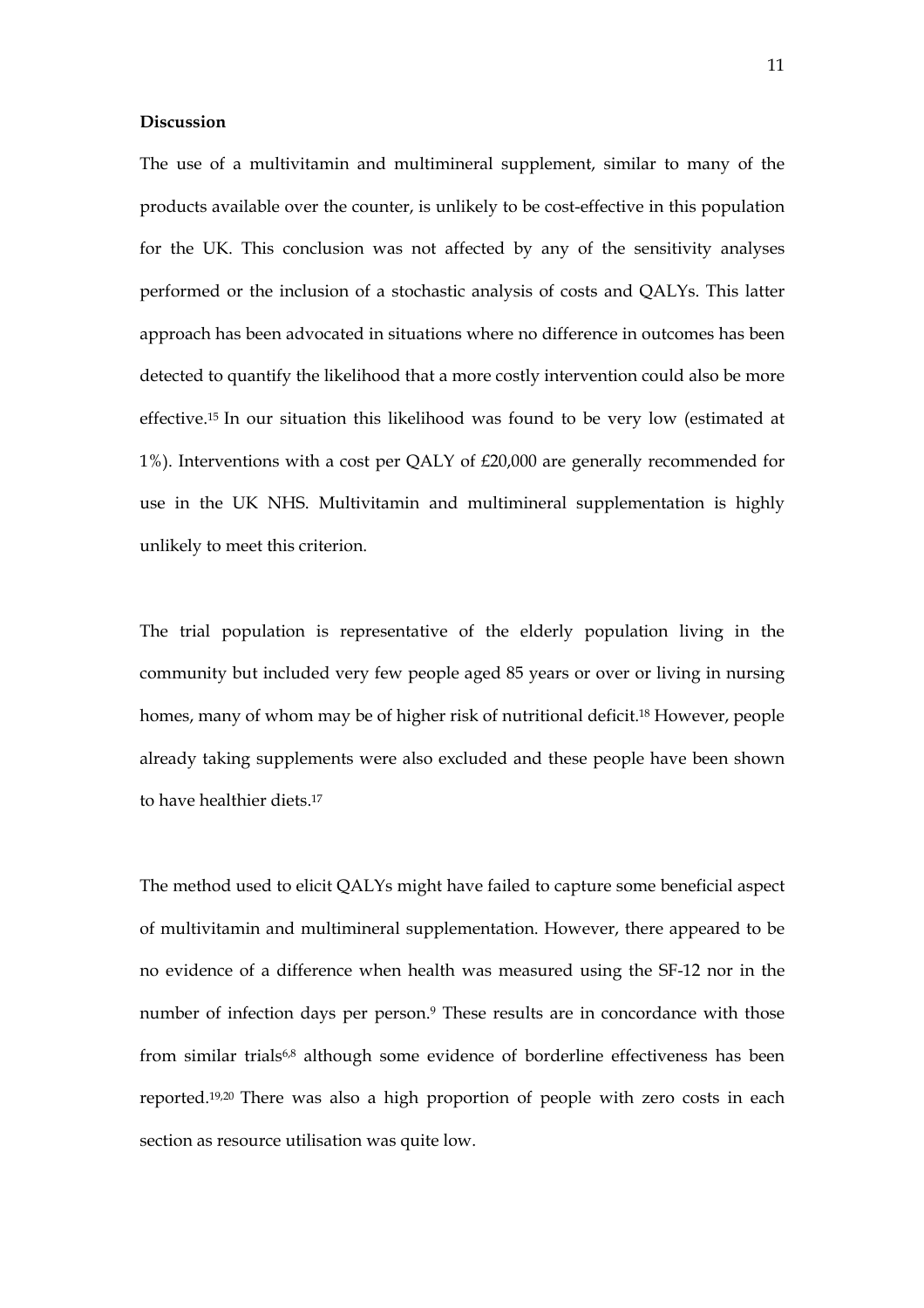## **Conclusions**

In conclusion, regular use of commonly available multivitamin and multimineral supplements by older people living in the community not already taking supplements is unlikely to be cost-effective. It is unclear whether this conclusion also holds for older people or those living in nursing home care.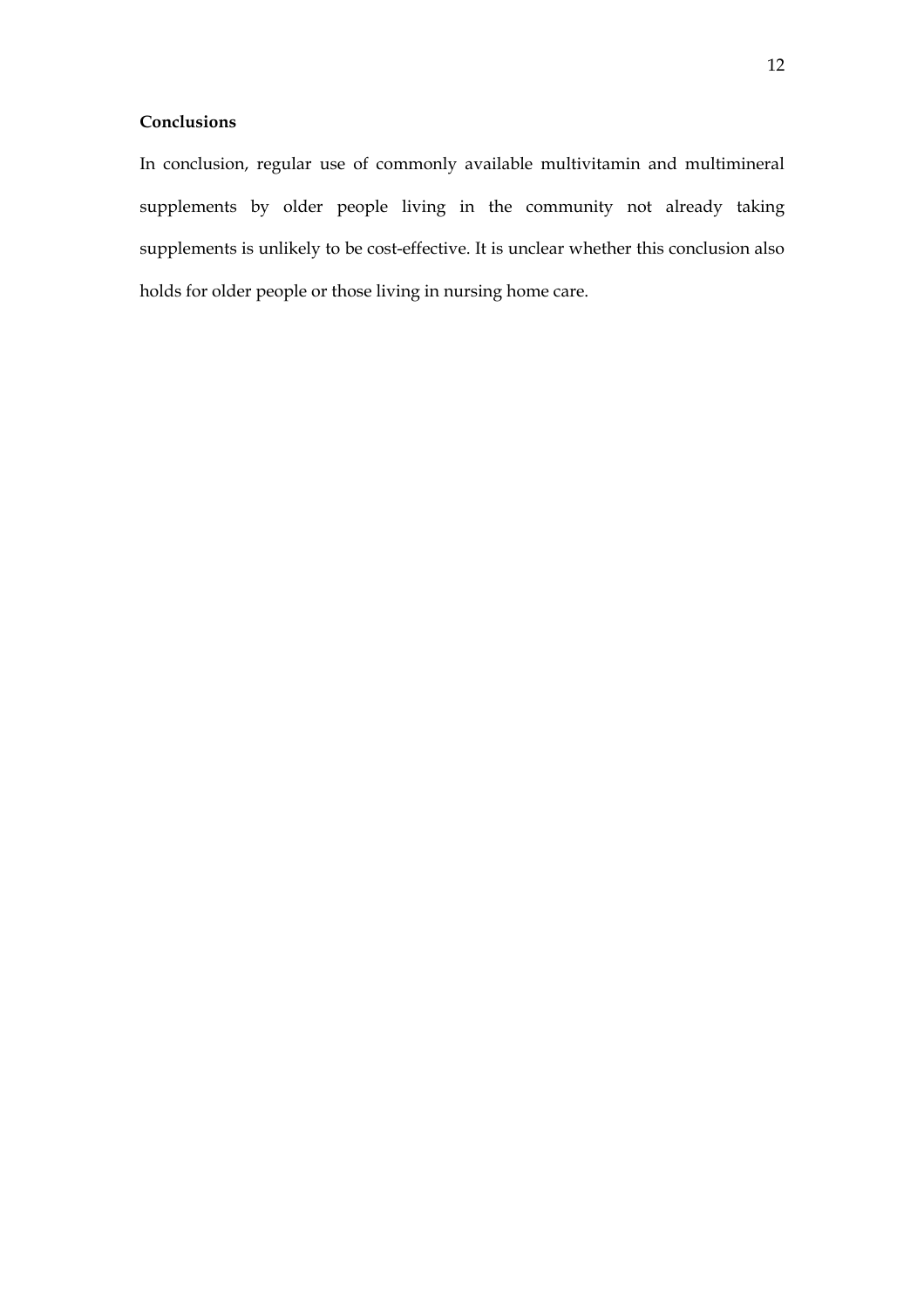**The MAVIS Trial Group are**: Dr Marion K Campbell PhD CStat, Prof Philip C Hannaford MD FRCGP, Dr Geraldine McNeill PhD MB ChB, Dr Craig R Ramsay PhD BSc, Prof D Gwyn Seymour MD FRCP(UK), Ms Kathryn Brownie, Ms Janice Cruden, Ms Gladys McPherson, Ms Clare Robertson, Ms Joanne Warner.

## **Collaborators in primary care:**

Ellon Health Centre: Dr Alan Donaldson, Dr Ian MacKay, Dr Duncan McKerchar, Dr Ian Simpson, Dr Martin Pucci, Dr Rosamund Bell, Dr Peter Brown, Dr Pilar Murphy, Dr Huber Kam, Dr Anne Pearson, Ms Caroline Cumming

Gilbert Road Medical Group: Dr John Corse, Dr Douglas Orr, Dr Linda Sandilands, Dr James Scott, Dr Murdoch Shirreffs, Dr Sheena Tuttle, Dr Jane White, Dr Gordon Wilson, Ms Jane Harvey, Ms Hilary Andrew

Inverurie Health Centre: Dr James Beattie, Dr James Black, Dr Victor Johnston, Dr David Hood, Dr Jacqueline MacDonald, Dr Sally Harkness, Dr Fiona McKay, Dr David Rutledge, Dr Fiona Baxter, Dr Gillian Brewis, Dr Richard Gordon, Ms Eunice Connon, Ms Wilma Hadden

Macduff Health Centre: Dr Iain Brooker, Dr Alison Barbour, Dr Pat Hoddinott, Mrs Murial Barclay, Ms Joy Thom

Peterhead Health Centre: Prof Lewis Ritchie, Dr Kenneth Strachan, Dr Patricia Donaldson, Dr Joyce Robertson, Dr John Stout, Dr Ian Small, Dr Gregor Bruce, Dr David Kennedy, Dr Bruce Strachan, Dr Graham Strachan, Dr Dale Fenwick, Ms Michelle Bibby, Ms Ethel Wilson, Ms Fiona Begg

Queen's Road Medical Group: Dr Iain Duthie, Dr Geoff Clarke, Dr Fiona Garton, Dr Eunice Connon, Dr Paul Davidson, Dr Iain Stirling, Dr Theresa Suttle, Dr Stuart Watson, Dr Belinda Porter, Ms Shona Nairn, Ms Loraine Horsburgh, Ms Rosie Jamieson

## **Data Monitoring and Safety Committee group members**:

Dr Adam Coldwells (chair), Dr Barbara Golden, Prof Lewis Ritchie.

**Funding/Support**: we are very grateful to The Health Foundation (formerly PPP Healthcare Medical Trust) for funding this trial (ISRCTN 66376460). The Health Services Research Unit and Health Economics Research Unit are funded by the Chief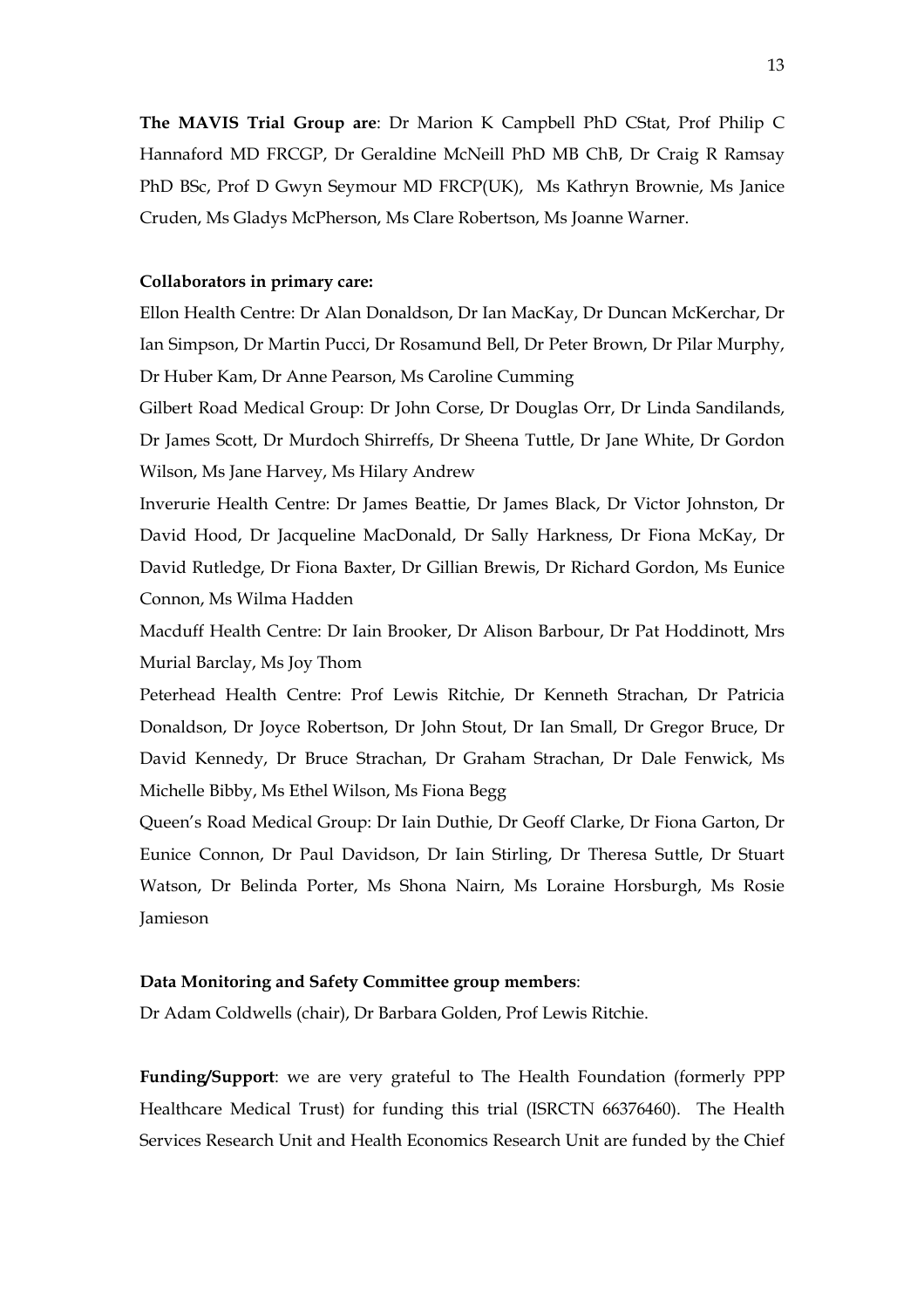Scientists Office of the Scottish Executive Health Department. The views expressed are those of the authors.

**Statement of the independence of researchers from funders**: The study funders had no role in the study design; collection, analysis, and interpretation of data; writing of the report; and in the decision to submit the paper for publication.

**Acknowledgements**: We thank all the participants for their help with this study, the staff of the general practices and medical records at Aberdeen Royal Infirmary, and the Data Monitoring and Safety Committee group.

**Ethical approval**: ethical approval was obtained from the Grampian Research Ethics Committee.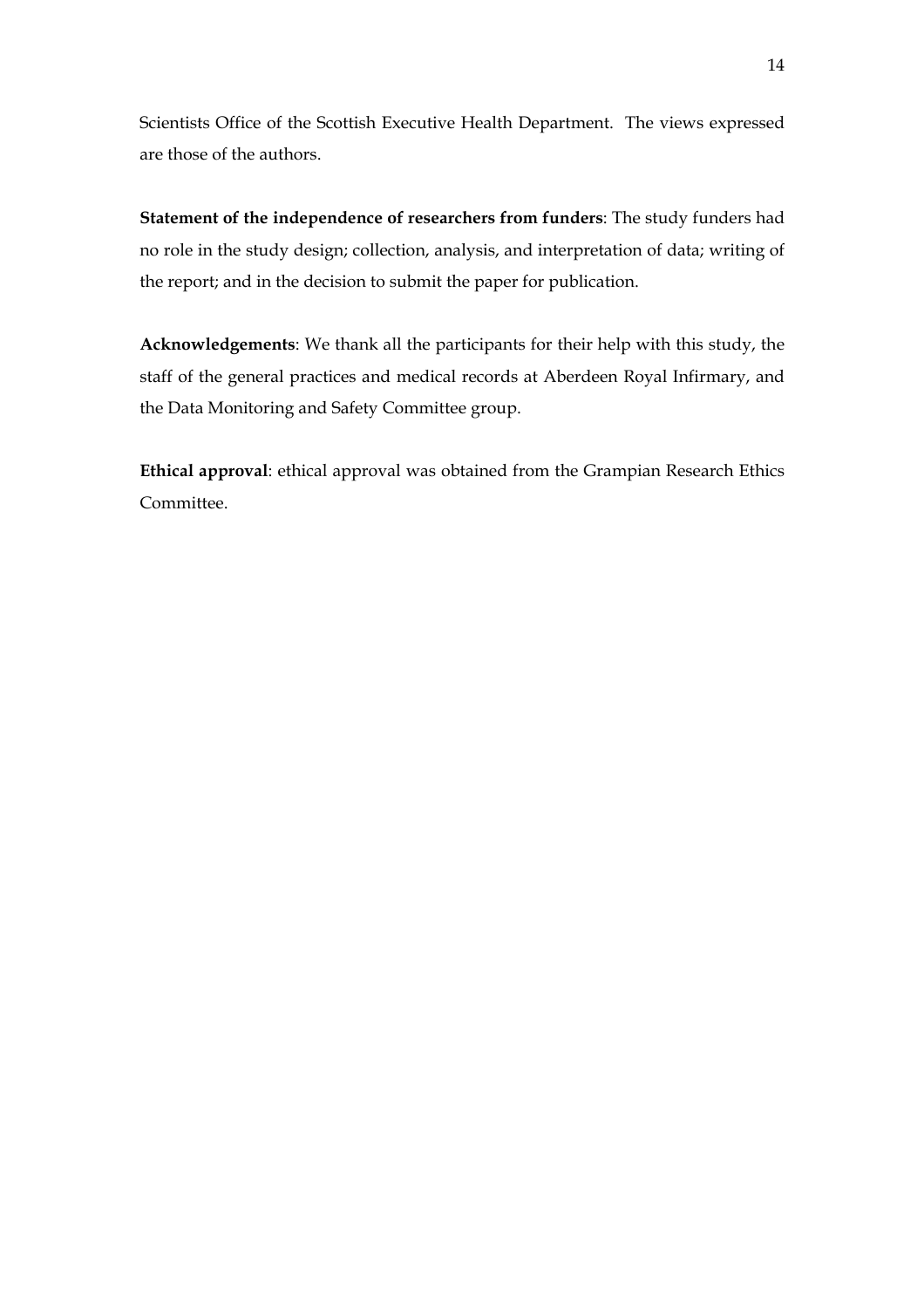#### **REFERENCES**

- 1. Lesourd B. Immune response during disease and recovery in the elderly. Proc Nutr Soc 1999;58:85-98.
- 2. Glezen W P, Greenberg S B, Atmar R L, Piedra P A, Couch RB. Impact of respiratory virus infections on persons with chronic underlying conditions. JAMA 2000;283:499-505.
- 3. Scrimshaw NS, SanGiovanni JP. Synergism of nutrition, infection, and immunity: an overview. Am J Clin Nutr 1997;66:464S-477S.
- 4. El-Kadiki A, Sutton AJ. Role of multivitamins and mineral supplements in preventing infections in elderly people: systematic review and meta-analysis of randomized controlled trials. BMJ 2005;330:871-4.
- 5. Sutton A, El-Kadiki A. Assessing concerns regarding the validity of three trials included in "Role of multivitamins and mineral supplements in preventing infections in elderly people: systematic review and meta-analysis of randomised  $\mathbf{c}$  ontrolled trials."

http://bmj.bmjjournals.com/cgi/content/full/bmj.38399.495648.8F/DC2 (accessed 31 Aug 2006).

- 6. Chavance M, Herbeth B, Lemoine A, Zhu B P. Does multivitamin supplementation prevent infections in healthy elderly subjects? A controlled trial. Int J Vit Nutr Res 1993;63:11-16.
- 7. Graat J M, Schouten E G, Kok F J. Effect of daily vitamin E and multivitaminmineral supplementation on acute respiratory infections in elderly persons. A randomised controlled trial. JAMA 2002;288:715-721.
- 8. Barringer T A, Kirk J K, Santaniello A C, Foley K L, Michielutte R. Effect of a multivitamin and mineral supplement on infection and quality of life. A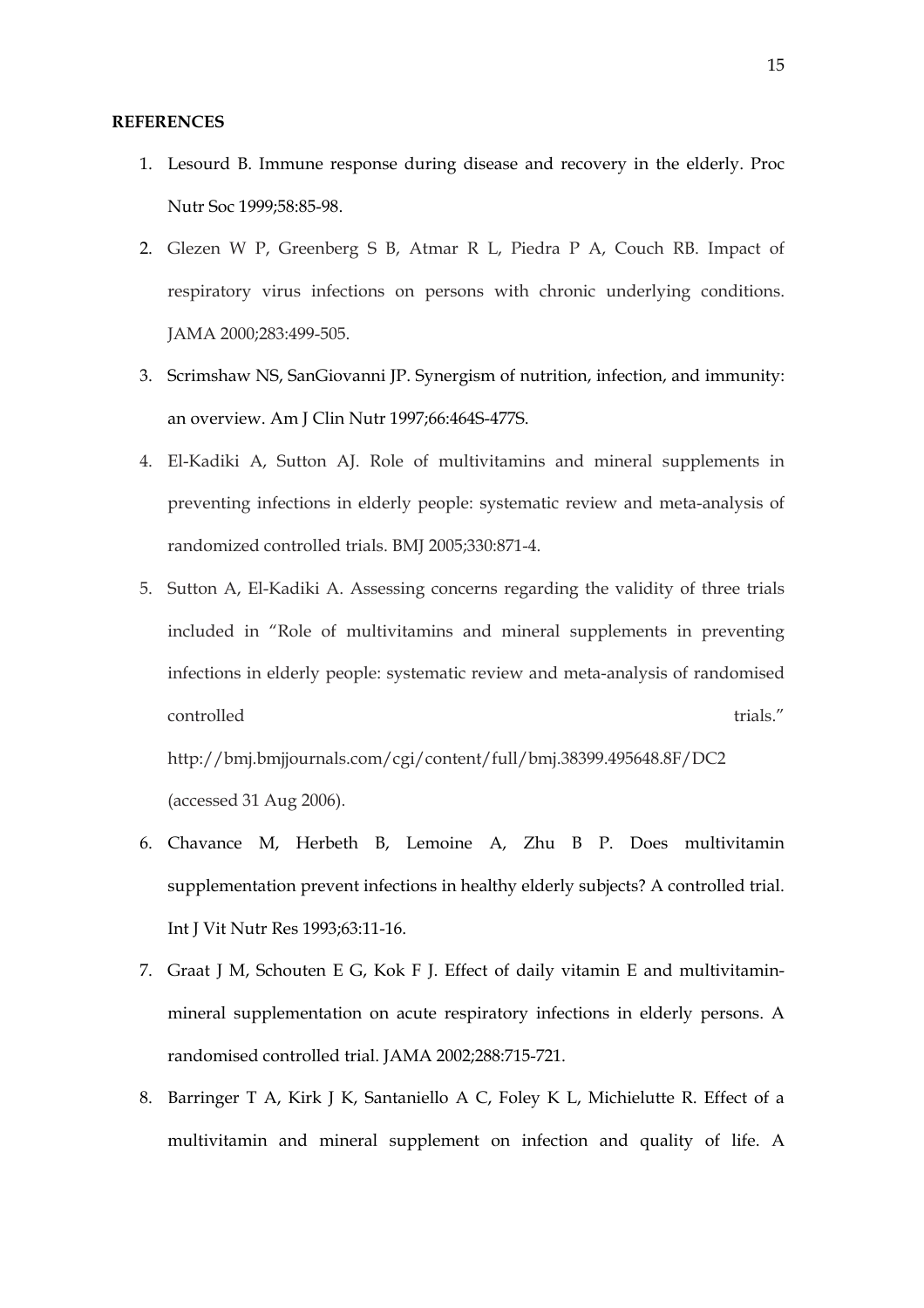randomised, double-blind, placebo-controlled trial. Ann Intern Med 2003; 138:365-371.

- 9. Writing Group of the MAVIS trial. Effect of multivitamin and multimineral supplements on morbidity from infections in older people (MAVIS trial): pragmatic, randomized, double-blind, placebo controlled trial. BMJ 2005; 331:324-320.
- 10. Information and Statistics Division. Scottish Health Service Costs 2003**,** [http://www.isdscotland.org/isd/files/Costs.](http://www.isdscotland.org/isd/files/Costs) Accessed May 2004
- 11. Netten A, Curtis L. Unit Costs of Health and Social Care. Personal Social Services Research Unit. Canterbury: University of Kent at Canterbury; 2002.
- 12. British Medical Association, Royal Pharmaceutical Society of Great Britain. British National Formulary Number 49. London: British Medical Association and Royal Pharmaceutical Society of Great Britain; 2004.
- 13. Amendment 92 to the Statement of Dental Remuneration. UK Department of Health [accessed May 2004]. Available from: <http://www.dh.gov.uk/assetRoot/04/08/11/28/04081128.pdf>
- 14. Kind P, Hardman G, Macran S. UK Population norms for EQ-5D. Centre for Health Economics Discussion paper 172. York: University of York; 1999.
- 15. National Institute for Health and Clinical Excellence (NICE). Guide to the methods of technology appraisal. 2004. Available from the NICE website: http: [www.nice.org.uk/page.aspx?o=209714](http://www.nice.org.uk/page.aspx?o=209714)
- 16. Briggs AH, Gray AM. Handling uncertainty when performing economic evaluation of healthcare interventions. Health Technol Assess 1999;3(2).
- 17. Detsky AS. Guidelines for economic analysis of pharmaceutical products: a draft document for Ontario and Canada. Pharmacoeconomics 1993;3:354-61.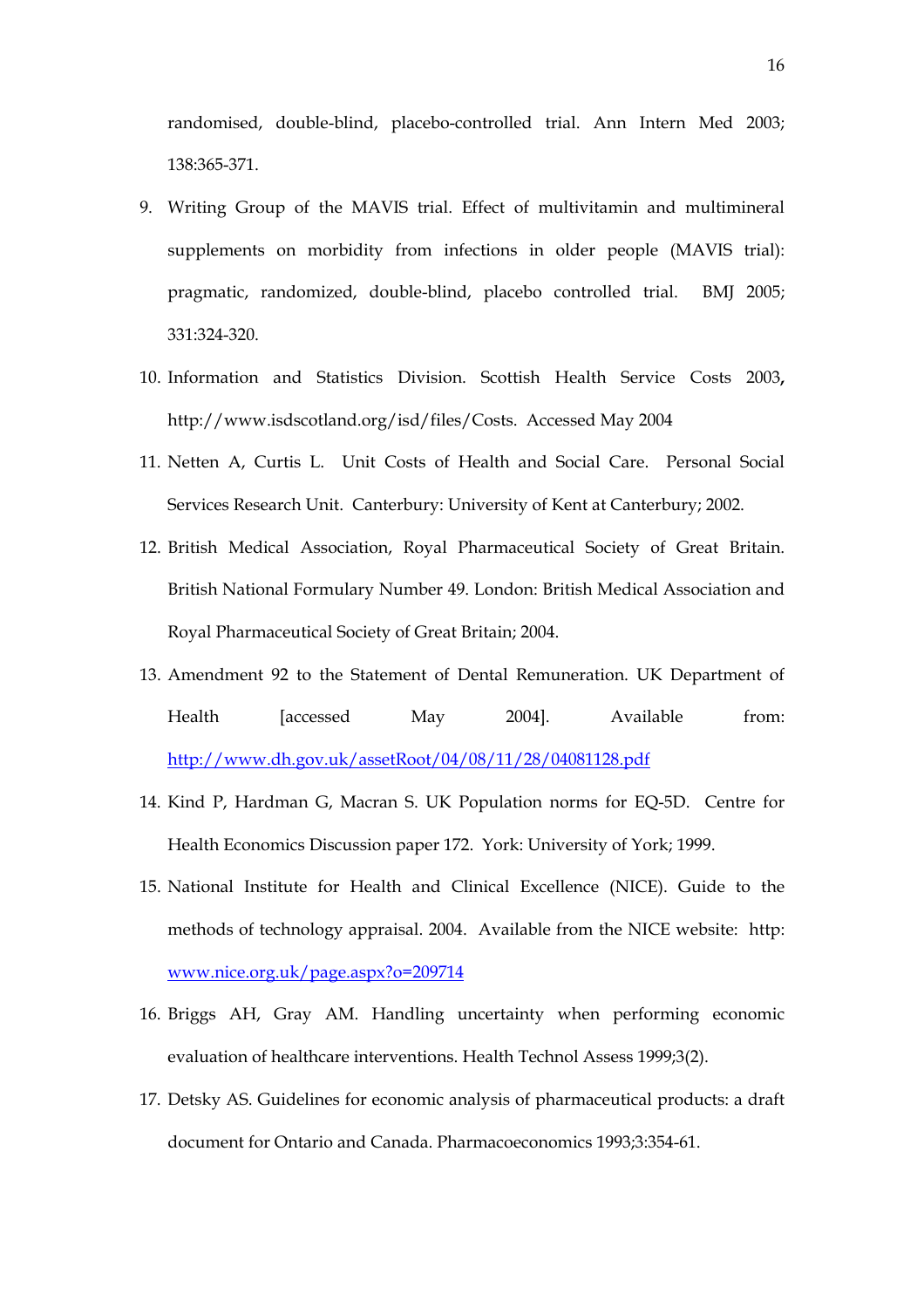- 18. National Diet and Nutrition Survey: people aged 65 years and over. London: Stationery Office; 1998.
- 19. Girodon F, Lombard M, Galan P, Brunet-Lecomte P, Monget A-L, Arnaud J, et al. Effect of micronutrient supplementation on infection in institutionalized elderly subjects: a controlled trial. Ann Nutr Metab 1997;41:98-107.
- 20. Girodon F, Galan P, Monget A-L, Boutron-Ruault M-C, Brunter-Lecomte P, Preziosi P, et al. Impact of trace elements and vitamin supplementation on immunity and infections in institutionalized elderly patients. A randomized controlled trial. Arch Intern Med 1999;159:748-754.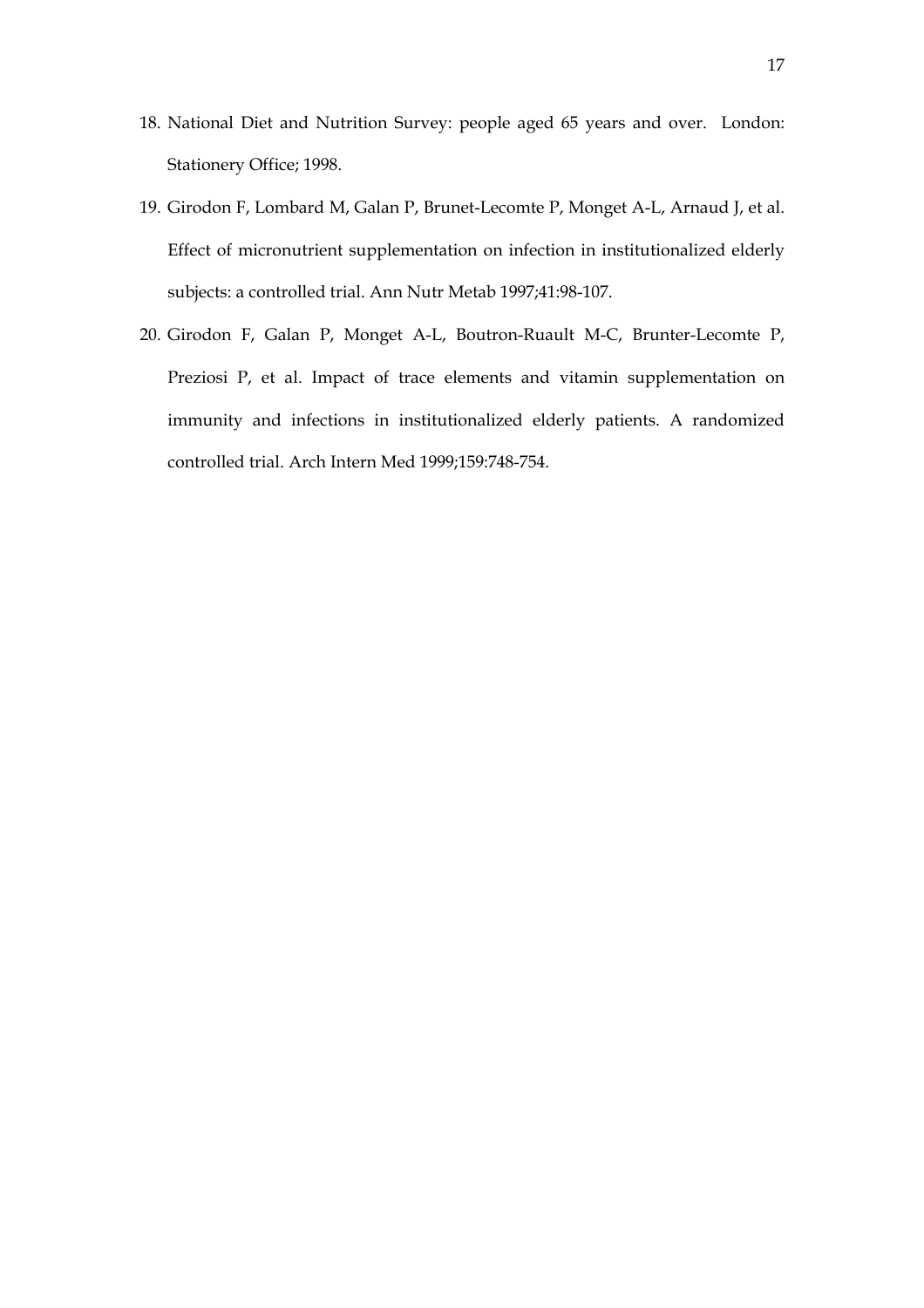| Variables                          |                                                      | Average unit |  |
|------------------------------------|------------------------------------------------------|--------------|--|
|                                    |                                                      | cost         |  |
| Minerals and vitamins              |                                                      | £17.20       |  |
| GP consultations                   | Per surgery consultation (9.36 mins) <sup>11</sup>   | £20          |  |
|                                    | Per telephone consultation (10.8 mins) <sup>11</sup> | £23          |  |
|                                    | Per home visit (13.2 mins) <sup>11</sup>             | £61          |  |
| Nurse                              | Per consultation <sup>11</sup>                       | £8           |  |
|                                    | Per home visit <sup>11</sup>                         | £18          |  |
| Dentist                            | General dentist appointment <sup>13</sup>            | £6.65        |  |
| Antibiotics prescribed             | Cost of actual antibiotic (British National          | Varied       |  |
|                                    | Formulary) <sup>12</sup>                             |              |  |
| Contacts with other care providers |                                                      |              |  |
| Out patient appointments           | ISD Scotland National Statistics <sup>10</sup>       | £73          |  |
| A and E contact                    | Ref costs (minor injuries within A&E) <sup>10</sup>  | £37          |  |
| Day case                           | ISD Scotland <sup>10</sup>                           | £334         |  |
| Inpatient stay                     | Personal Social Services Research Unit               |              |  |
|                                    | $($ PSSRU $)$ <sup>11</sup>                          |              |  |

## **Table 1: Methods of data collection and outcomes**

10,11,12,13 refer to references.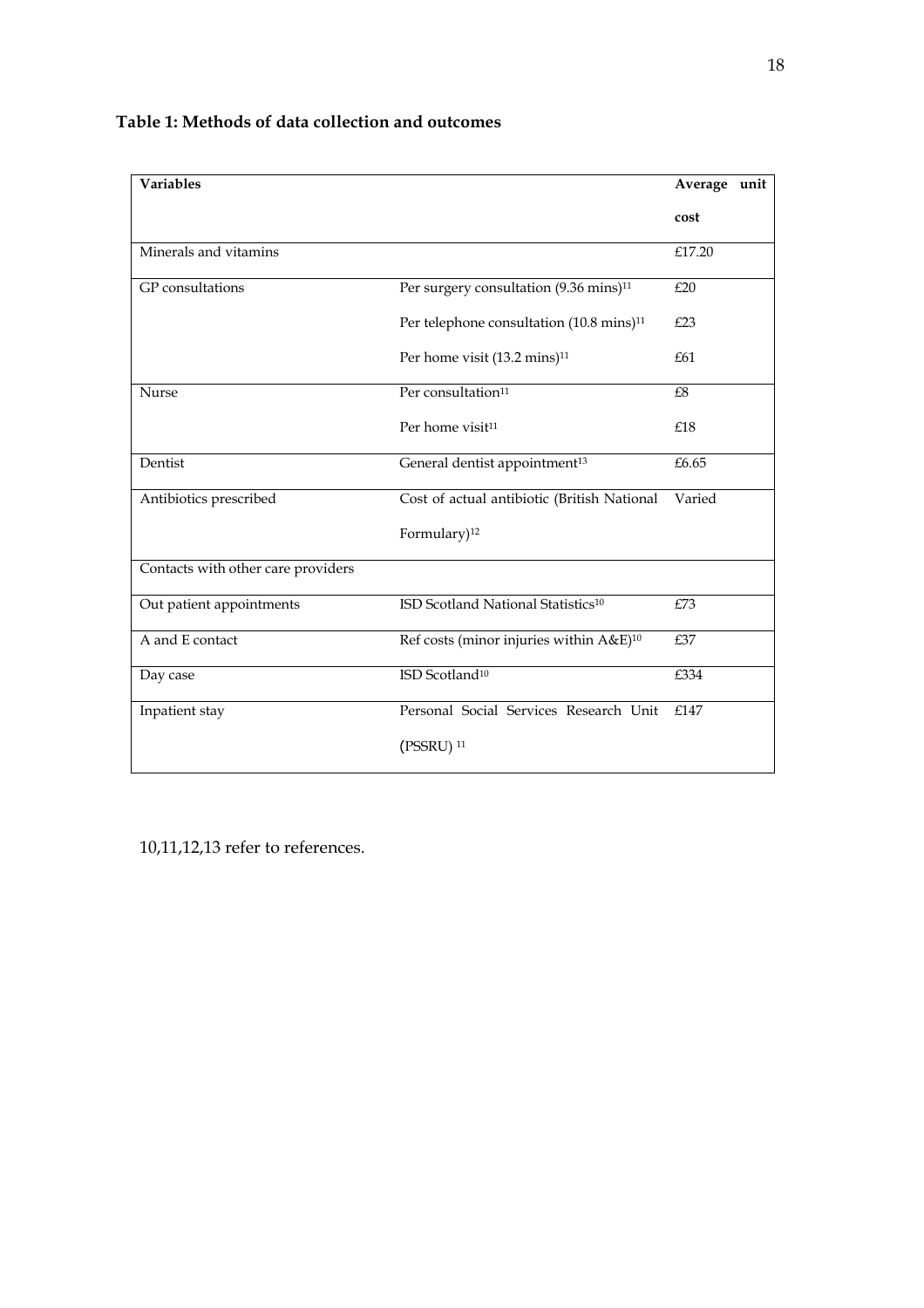| Characteristics                             | Supplement group | Placebo group  |
|---------------------------------------------|------------------|----------------|
|                                             | $n = 456$        | $n = 454$      |
| Median (interquartile range) age (years)    | 72 (68.0-76.0)   | 71 (68.0-76.0) |
| Aged $\geq 85$                              | 19(4)            | 16(4)          |
| Women                                       | 217 (48)         | 214 (47)       |
| Mean (SD) body mass index $(kg/m2)$         | 28.2(4.2)        | 27.9(4.1)      |
|                                             | $n = 456$        | $n = 453$      |
| Current smoker                              | 57(13)           | 63 (14)        |
| Current No of different drugs taken:        | $n = 455$        | $n = 453$      |
| $0 - 2$                                     | 205(45)          | 234 (52)       |
| $3-6$                                       | 198 (44)         | 164 (36)       |
| >6                                          | 52(11)           | 55(12)         |
| Past and present chronic conditions:        | $n = 456$        | $n = 454$      |
| Hypertension                                | 188 (41)         | 172 (38)       |
| Heart disorders                             | 137 (30)         | 130 (29)       |
| Chest disorders                             | 86 (19)          | 87 (19)        |
| Diabetes                                    | 37(8)            | 42(9)          |
| Cancer                                      | 46 (10)          | 46(10)         |
| Cerebrovascular disease                     | 31(7)            | 22(5)          |
| Chronic infection present at recruitment    | 42(9)            | 38(8)          |
| Injection in past year to prevent influenza | 432 (95)         | 423 (93)       |
| Place of residence:                         |                  |                |
| Community                                   | 440 (97)         | 439 (97)       |
| Nursing home                                | 16(3)            | 15(3)          |
| Housing tenure:                             |                  |                |
| Owner occupier                              | 340 (75)         | 332 (73)       |
| Public sector tenant*                       | 88 (19)          | 92 (20)        |
| Other                                       | 28(6)            | 30(7)          |
| Nutrient at high risk of being deficient†:  |                  |                |
| Iron                                        | 73 (16)          | 37(8)          |
| Folate                                      | 25(6)            | 21(5)          |
| Vitamin C                                   | 58 (13)          | 59(13)         |
| Vitamin D                                   | 70(15)           | 49 (11)        |
| At risk for any of above                    | 145 (32)         | 117 (26)       |

## **Table 2: Description of participants. Values are numbers (percentages) unless stated otherwise**

\*For example, council house tenant.

†On basis of micronutrient risk scores, see: http://www.foodfrequency.org/naq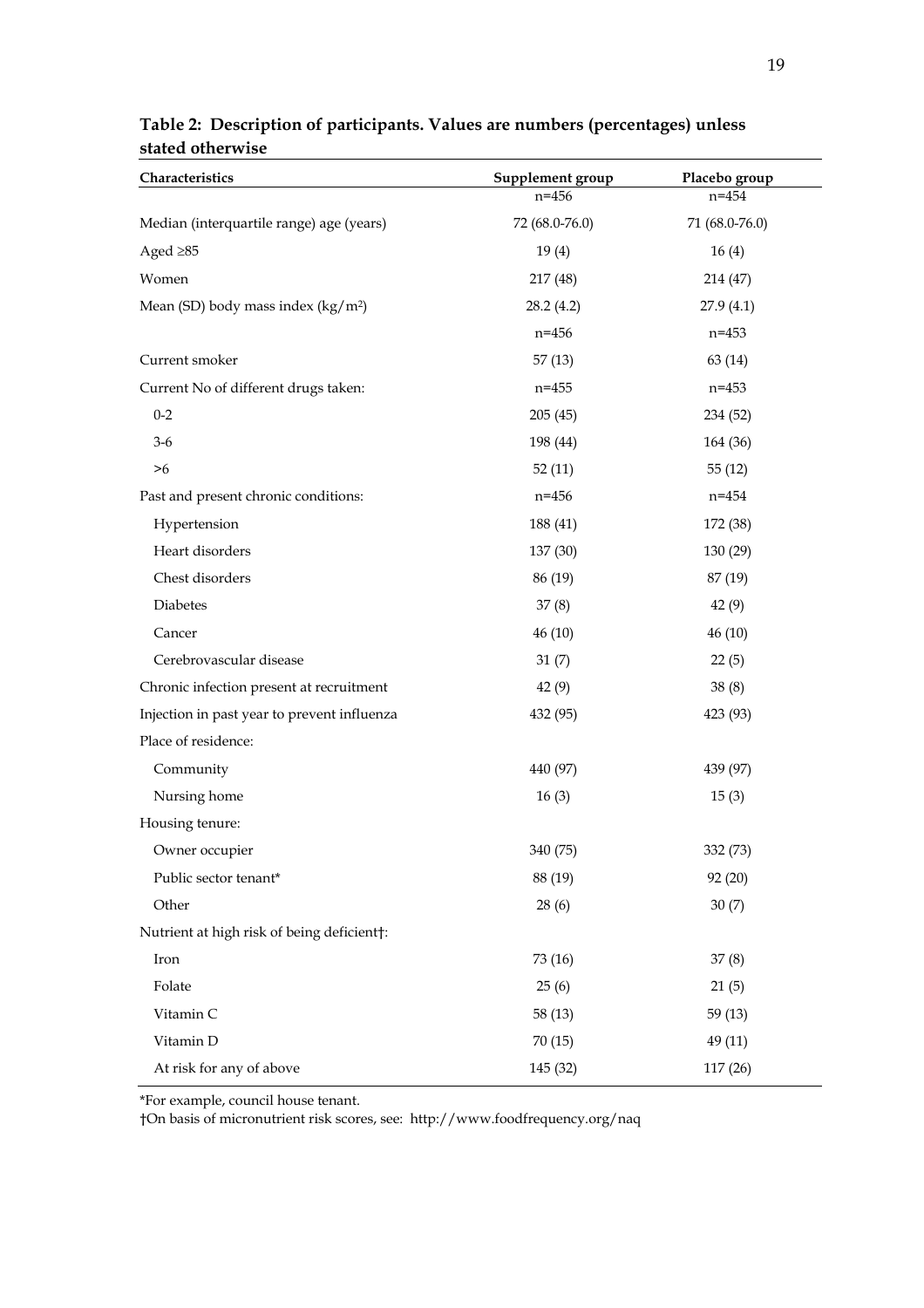|                         | Area of resource use‡             | Treatment number* |                  | Control number*   |                    | Difference**            |                   |
|-------------------------|-----------------------------------|-------------------|------------------|-------------------|--------------------|-------------------------|-------------------|
|                         |                                   | Resource          | Cost             | Resource          | Cost               | Resource                | Cost              |
| Primary<br><b>NHS</b>   | Minerals and vitamins             | 12 months supply  | £17.20           | $\circ$           | $\circ$            | months<br>$\frac{1}{2}$ | £17.20            |
| Services                |                                   |                   |                  |                   |                    | supply                  |                   |
|                         | Antibiotics prescribed (number    | $1.37(1.0)$ [0.2] | £11.72(0)[0,8.6] | $1.42(0.0)$ [0.2] | £9.56 (0.9)[0,7.4] | 0.97(0.05)              | £2.16 {1.86}      |
|                         | of prescriptions)                 |                   |                  |                   |                    |                         |                   |
|                         | GP consultations (visits)         |                   |                  |                   |                    |                         |                   |
|                         | At home                           | 0.22(0)[0,0]      | £13.5(0)[0,0]    | 0.24(0)[0,0]      | £14.71(0)[0,0]     | $0.02\{0.6\}$           | £1.51{3.64}       |
|                         | At surgery                        | 1.4(1.0)[0,2]     | £27.64(0)[0,0]   | 1.3(0.0)[0,2]     | £26.90(0)[0,0]     | $0.04\{0.14\}$          | £0.74{2.95}       |
|                         | Telephone                         | 0.07(0)[0,0]      | £1.63(0)[0,0]    | 0.05(0)[0]        | £1.11(0)[0,0]      | 0.02(0.21)              | £0.51(0.051)      |
|                         | Contacts with other primary care  |                   |                  |                   |                    |                         |                   |
|                         | providers (visits)                |                   |                  |                   |                    |                         |                   |
|                         | Nurses at home                    | 0.12(0)[0,0]      | £2.19(0)[0,0]    | 0.14(0)[0,0]      | £2.55(0)[0,0]      | $0.02\{0.11\}$          | £0.36{1.90}       |
|                         | In surgery                        | 0.08(0)[0,0]      | £0.64(0)[0,0]    | 0.16(0)[0,0]      | £1.29(0)[0,0]      | 0.08(0.08)              | £0.66{0.61}       |
|                         | Dentist                           | 0.01(0)[0,0]      | £0.08(0)[0,0]    | 0.00(0)[0,0]      | £0.03(0)[0,0]      | 0.00(0.00)              | £0.06{0.05}       |
|                         | Unknown                           | 0.06(0)[0,0]      | £1.60(0)[0,0]    | 0.12(0)[0,0]      | £3.12(0)[0,0]      | 0.06(0.03)              | £1.16{0.93}       |
| Secondary<br><b>NHS</b> | Out patient appointments (visits) | $0.08(0)$ [0,0]   | £7.21(0)[0,0]    | 0.09(0)[0,0]      | £7.77 (0) [0,0]    | $0.01\{0\}$             | $£-0.56{2.96}$    |
| Services                | Inpatient stay (days)             | 0.05(0)[0,0]      | £7.14 (0)[0,0]   | 0.05(0)[0,0]      | £7.48 (0)[0,0]     | Q{O}                    | $£-0.34$ $(2.89)$ |
| TOTAL COSTS             |                                   |                   | £90(38)[17,87]   |                   | £75(21)[0,74]      |                         | £15{9.86}         |

Resource use and mean cost per patient **Table 3 Resource use and mean cost per patient**  Table 3

20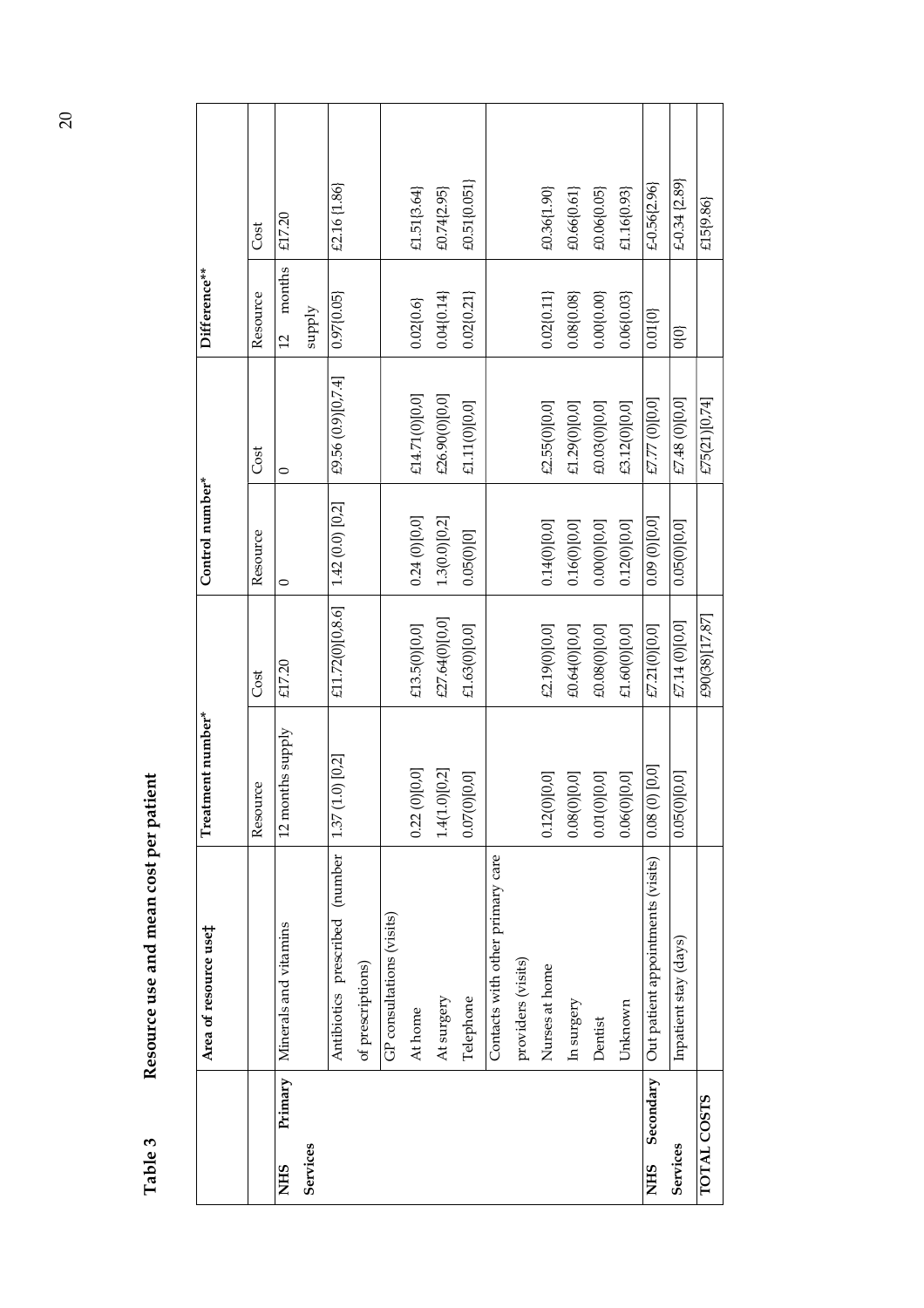#There are very many zero values as resource utilisation was very low \* Data reported as mean (median) [inter-quartile range] \*\* Data ‡There are very many zero values as resource utilisation was very low \* Data reported as mean (median) [inter-quartile range] \*\* Data reported as mean difference {Std error difference} reported as mean difference {Std error difference}